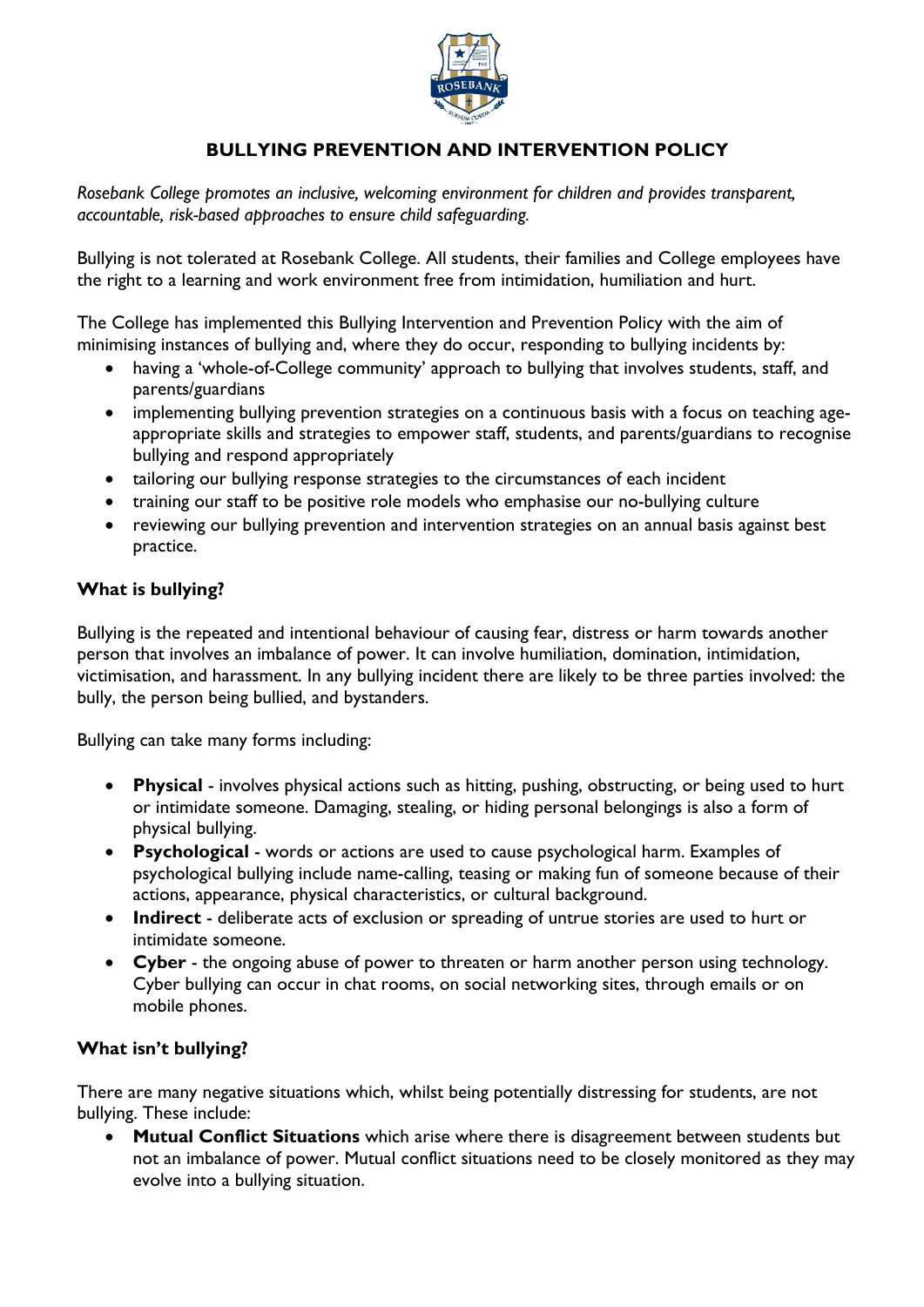• **One-Off Acts** (of aggression or meanness) including single incidents of loss of temper, shouting or swearing, social isolation, or random acts of aggression do not normally constitute bullying.

## **Policy Framework**

As a Catholic school and in the spirit of the St. Benedict and the Good Samaritan, we at Rosebank College seek to help young people learn the values of honesty, tolerance, understanding, self-discipline, co-operation, and resourcefulness.

We foster a culture of inclusion, dignity, and respect where students feel safe and secure in a welcoming school environment.

Students are encouraged to familiarise themselves with the **College Student Welfare Charter,** printed in the Student Diary, which supports this Policy.

# **Bullying Prevention Strategies**

Rosebank College recognises that the implementation of whole-College prevention strategies is the most effective way of eliminating, or at least minimising incidents of bullying within our community. The following initiatives form part of our overall bullying prevention strategy and our strategy to create a 'no-bullying' culture within the College:

- a structured curriculum and peer group support system, that provides age-appropriate information and skills relating to bullying (including cyber bullying) and bullying prevention, to students over the course of the academic year
- education, training and professional development of staff in bullying prevention and response strategies
- regular provision of information to parents/guardians, to raise awareness of bullying as a College community issue to equip them to recognise signs of bullying, as well as to provide them with clear paths for raising any concerns they may have relating to bullying directly with the College
- promotion of a supportive environment that encourages the development of positive relationships and communication between staff, students and parents/guardians
- promotion of responsible bystander behaviour amongst students, staff and parents/guardians
- reporting of incidents of alleged bullying by students, bystanders, parents/guardians and staff are encouraged, and made easy through the establishment of multiple reporting channels (as specified below)
- regular risk assessments of bullying within the College are undertaken by surveying students to identify bullying issues that may ordinarily go unnoticed by staff
- records of reported bullying incidents are maintained and analysed, in order to identify persistent bullies and/or victims and to implement targeted prevention strategies where appropriate
- statements supporting bullying prevention are included in students' College diaries
- education of staff, students and parents/guardians on health conditions to promote understanding and to reduce stigma and fear
- anti-bullying posters are displayed strategically within the College
- promotion of student awareness and a 'no-bullying' environment by participating in events such as the National Day of Action Against Bullying and Violence
- engaging student groups (Student Representative Council and Student College Leadership Team) to instigate anti-bullying initiatives
- A cyber filtering system used to monitor College laptops during the school day in term time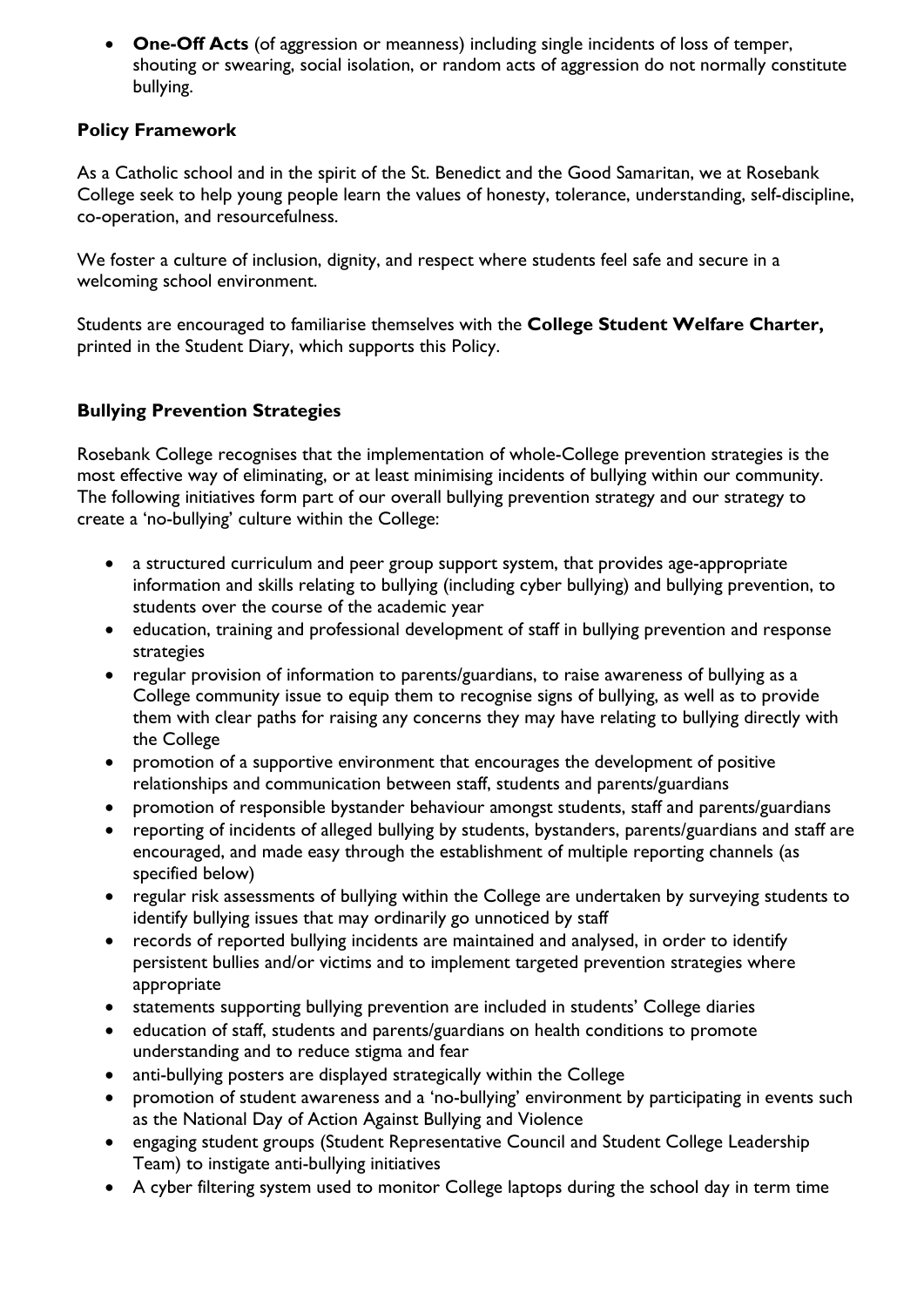## **Reporting Bullying**

Students and their parents/guardians are sometimes reluctant to pursue bullying incidents, for fear that it will only make matters worse. A key part of the College's bullying prevention and intervention strategy is to encourage reporting of bullying incidents as well as providing assurance to students who experience bullying (and parents/guardians) that:

- bullying is not tolerated within the College
- their concerns will be taken seriously
- the College has a clear strategy for dealing with bullying issues.

Bullying incidents can be advised to the College verbally (or in writing) through any of the following avenues:

- informing a trusted teacher
- informing a College Counsellor
- informing a student's House Coordinator
- informing the Assistant Dean or Dean of Pastoral Care
- informing the Assistant Principal or the Principal.

Parents/guardians are encouraged to learn to recognise signs of bullying and notify the College through the House Coordinator, if they suspect their child is a victim of bullying.

### **Responding to Bullying**

Bullying behaviours vary enormously in their extent and intent and, consequently, each incident needs to be dealt with on its facts. In all circumstances the College:

- takes bullying incidents seriously
- provides assurance to the victim that they are not at fault and their confidentiality will be respected
- takes time to properly investigate the facts including discussing the incident with the victim, the bully and any bystanders
- takes time to understand any concerns of individuals involved
- maintains records of reported bullying incidents
- will escalate its response when dealing with persistent bullies and/or severe incidents.

Actions that may be taken when responding to bullying include:

- the "Method of Shared Concern" Approach (Pikas); \*
- the "No Blame" Approach (Maines & Robinson); \*
- student interview
- restorative sessions
- notification of/consultation with parents/guardians
- offering counselling to persistent bullies/victims
- implementing effective follow up strategies
- disciplinary action, at the Principal's discretion, including suspension and expulsion of persistent bullies, or in cases of severe incidents.

\* These approaches may be used to intervene in group or relational bullying situations. They are only appropriate during the initial stages. They are not appropriate for persistent or severe bullying incidents.